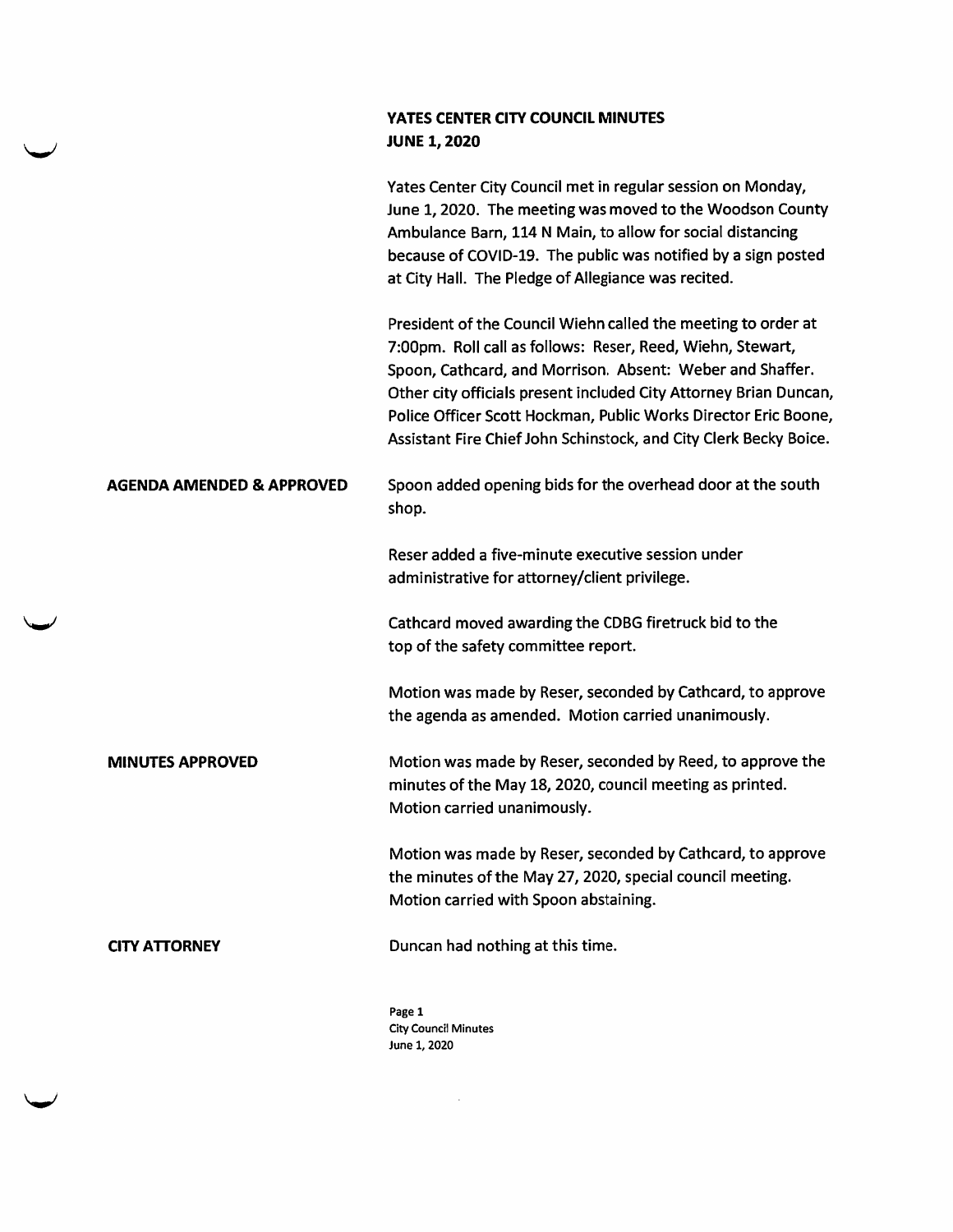| <b>COMMITTEE REPORTS</b>                                        |                                                                                                                                                                                                                                                                                                                                                                             |
|-----------------------------------------------------------------|-----------------------------------------------------------------------------------------------------------------------------------------------------------------------------------------------------------------------------------------------------------------------------------------------------------------------------------------------------------------------------|
| <b>ADMINISTRATIVE</b>                                           | Reser gave brief updates on two properties that have had code                                                                                                                                                                                                                                                                                                               |
| <b>CODE UPDATES</b>                                             | violation hearings and extensions.                                                                                                                                                                                                                                                                                                                                          |
| <b>MASS TEXTING PROGRAM</b>                                     | Reser presented options on a mass texting program that would<br>allow city personnel to notify customers regarding emergencies<br>or important information such as inclement weather, street<br>closings, or water leaks. Motion was made by Reser, seconded<br>by Cathcard to allow Boice to proceed with a one-year trial from<br>TextCaster. Motion carried unanimously. |
| <b>CHAMBER REPRESENTATIVE</b>                                   | Reser announced that Shaffer was no longer able to serve as the<br>city representative on the chamber board. After a short<br>discussion, the matter was tabled until the next meeting.                                                                                                                                                                                     |
| <b>CITY HALL KITCHEN REPAIRS</b>                                | Reser tabled discussion.                                                                                                                                                                                                                                                                                                                                                    |
| <b>MAYOR DISASTER AUTHORITY</b><br><b>RESOLUTION NUMBER 338</b> | Duncan presented Resolution Number 338 for approval; A<br>RESOLUTION OF THE CITY OF YATES CENTER, KANSAS<br>TERMINATING ITS STATE OF EMERGENCY DECLARATION.                                                                                                                                                                                                                 |
|                                                                 | Motion was made by Reser, seconded by Reed, to adopt<br>Resolution Number 338 as presented. Motion carried<br>unanimously.                                                                                                                                                                                                                                                  |
| <b>COUNCIL MEETING LOCATION</b>                                 | It was the consensus of the council to move the budget<br>workshop scheduled for Monday, June 8, at 6:00pm back<br>to City Hall.                                                                                                                                                                                                                                            |
|                                                                 | The June 15, council meeting will be held at the Woodson<br>County Ambulance Barn. Council meetings after June 15,<br>will be held at City Hall.                                                                                                                                                                                                                            |
| <b>EXECUTIVE SESSION</b>                                        | Motion was made by Reser, seconded by Cathcard, to enter<br>into a five-minute executive session, in the meeting room, for<br>the purpose of discussing with the city attorney matters of a<br>confidential character and which is private. Motion carried<br>unanimously. Council entered into executive session at<br>7:19pm to reconvene at 7:24pm.                      |
|                                                                 | Page 2<br><b>City Council Minutes</b>                                                                                                                                                                                                                                                                                                                                       |

June 1,2020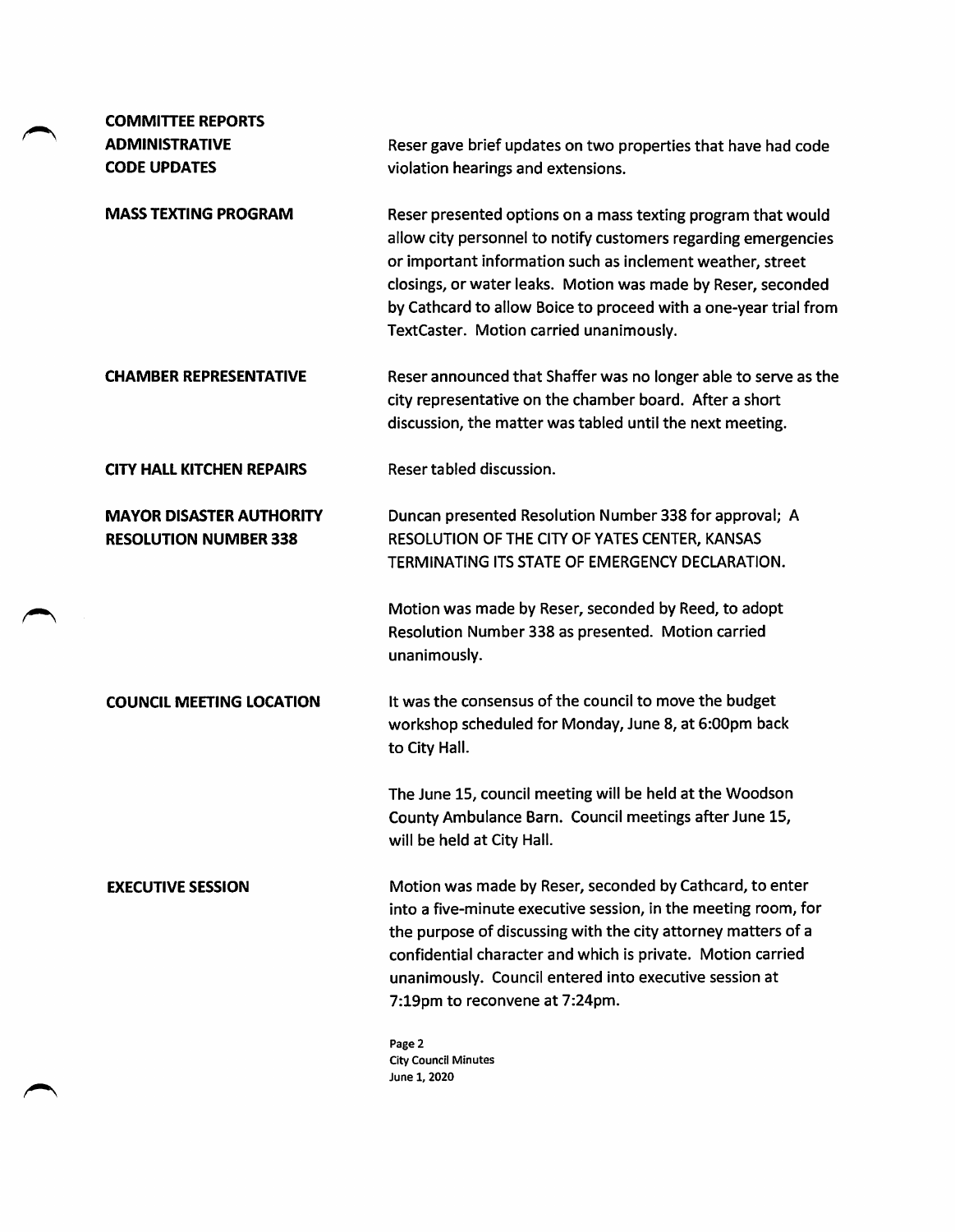Council reconvened at 7:24pm.

**SAFETY** 

## FIRETRUCK BIDS

Cathcard and Schinstock discussed with council the bid opening for a new firetruck that had taken place at 2:00pm. Two companies had declined to bid and two companies had not bid as per bid specifications. Cathcard presented the lowest qualifying bid from Flint Hills Fire & Rescue for a Sutphen SI 75 aerial ladder truck complete with all requested alternate items delivered for the sum of \$848,948.60. The budget for the project is \$800,000.00 (\$400,00 in CDBG funds and \$400,000 in local funds). Since additional cost over budget is the city's responsibility, it was the committee's recommendation to chose to subtract alternates #2 and #5 to bring the project total to \$800,725.81, which \$400,725.81 will be local funds.

Motion was made by Cathcard, seconded by Spoon, to accept the bid as presented in the amount of \$800,725.81, with local funds of \$400,725.81. Motion carried with Reser abstaining.

Motion was made by Cathcard, seconded by Spoon, to issue a Notice of Award to Flint Hills Fire & Rescue. Motion carried with Reser abstaining.

Motion was made by Cathcard, seconded by Reed, to pay the down payment for the firetruck out of the Special Law and Emergency Vehicle Fund in the amount of \$400,000.00. Motion carried with Reser abstaining.

SPEED LIMIT SOUTH OWL LAKE Discussion was held on raising and lowering the speed limit on the access road to South Owl Lake and the loop around the South Owl Lake park area. Motion was made by Cathcard, seconded by Reser, to lower the speed limit, around the loop only, to ISmph. Motion carried unanimously. New and additional signage to be installed clearly marking the speed limits.

> Page 3 City Council Minutes June 1,2020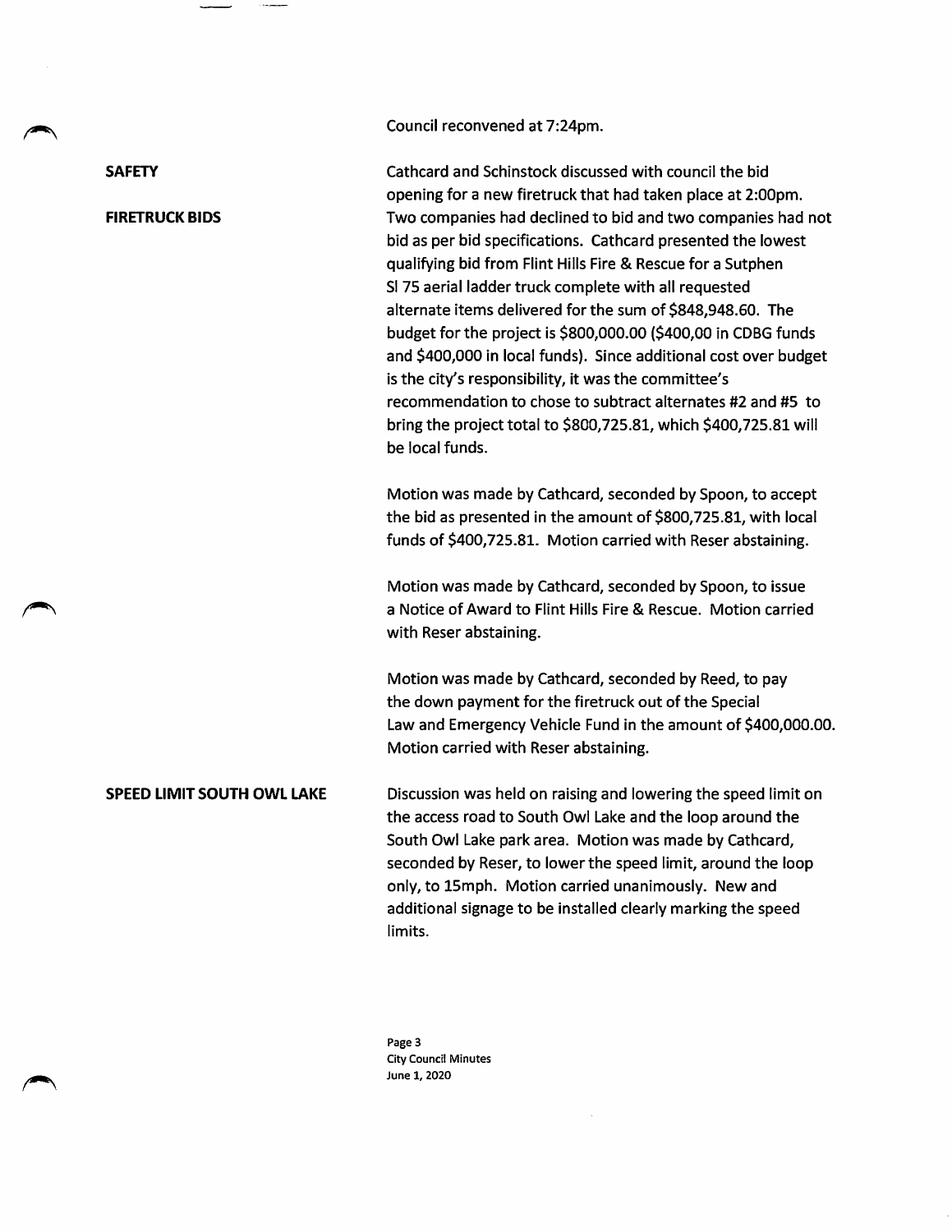| <b>BURN PERMITS</b>                          | After a lengthy discussion on how to handle city burning<br>permits, motion was made by Cathcard, seconded by Reed,<br>to have Duncan prepare an ordinance allowing for annual<br>city burn permits to be obtained at no cost at City Hall. The<br>resident obtaining the permit will be required to call in to<br>Woodson County Dispatch each time before burning. Motion<br>carried unanimously. |
|----------------------------------------------|-----------------------------------------------------------------------------------------------------------------------------------------------------------------------------------------------------------------------------------------------------------------------------------------------------------------------------------------------------------------------------------------------------|
| <b>ANDREW PAASCH</b>                         | Cathcard announced the safety committee had interviewed and<br>hired Andrew Paasch as the new fourth full-time police officer.                                                                                                                                                                                                                                                                      |
| <b>PUBLIC WORKS</b><br><b>DO ENGINEERING</b> | Motion was made by Spoon, seconded by Reed, to solicit<br>sealed bids for engineering services for a continuous read<br>dissolved oxygen probe, meter and readout. Bids to be<br>returned to City Hall by 5:00pm, Thursday, July 2, 2020. Motion<br>carried unanimously.                                                                                                                            |
| <b>WATER UTILITY TRUCK</b>                   | Motion was made by Spoon, seconded by Morrison, to allow<br>Boone to purchase a utility truck for the water department not<br>to exceed \$45,000.00. Motion carried unanimously.                                                                                                                                                                                                                    |
| <b>CHLORINE TESTER</b>                       | Motion was made by Spoon, seconded by Reed, to waive the<br>bid policy on purchasing a Chlorine Dioxide and Chlorite tester.<br>Motion carried unanimously.                                                                                                                                                                                                                                         |
|                                              | Motion was made by Spoon, seconded by Reed, to purchase a<br>Chlorine Dioxide and Chlorite tester from Aqua Service<br>Distributors not to exceed \$2,600.00. Motion carried<br>unanimously.                                                                                                                                                                                                        |
| <b>SHOP OVERHEAD DOOR</b>                    | Spoon opened the one bid received for an overhead door at<br>the street department south shop;                                                                                                                                                                                                                                                                                                      |
|                                              | <b>Superior Building Supply</b><br>\$4,994.00                                                                                                                                                                                                                                                                                                                                                       |
|                                              | Motion was made by Spoon, seconded by Reser, to accept the<br>bid from Superior Building Supply. Motion carried with<br>Wiehn abstaining.                                                                                                                                                                                                                                                           |
|                                              | Page 4<br><b>City Council Minutes</b><br>June 1, 2020                                                                                                                                                                                                                                                                                                                                               |

 $\sim 10^{11}$ 

 $\label{eq:2.1} \frac{1}{\sqrt{2}}\int_{\mathbb{R}^3}\frac{1}{\sqrt{2}}\left(\frac{1}{\sqrt{2}}\right)^2\frac{1}{\sqrt{2}}\left(\frac{1}{\sqrt{2}}\right)^2\frac{1}{\sqrt{2}}\left(\frac{1}{\sqrt{2}}\right)^2\frac{1}{\sqrt{2}}\left(\frac{1}{\sqrt{2}}\right)^2.$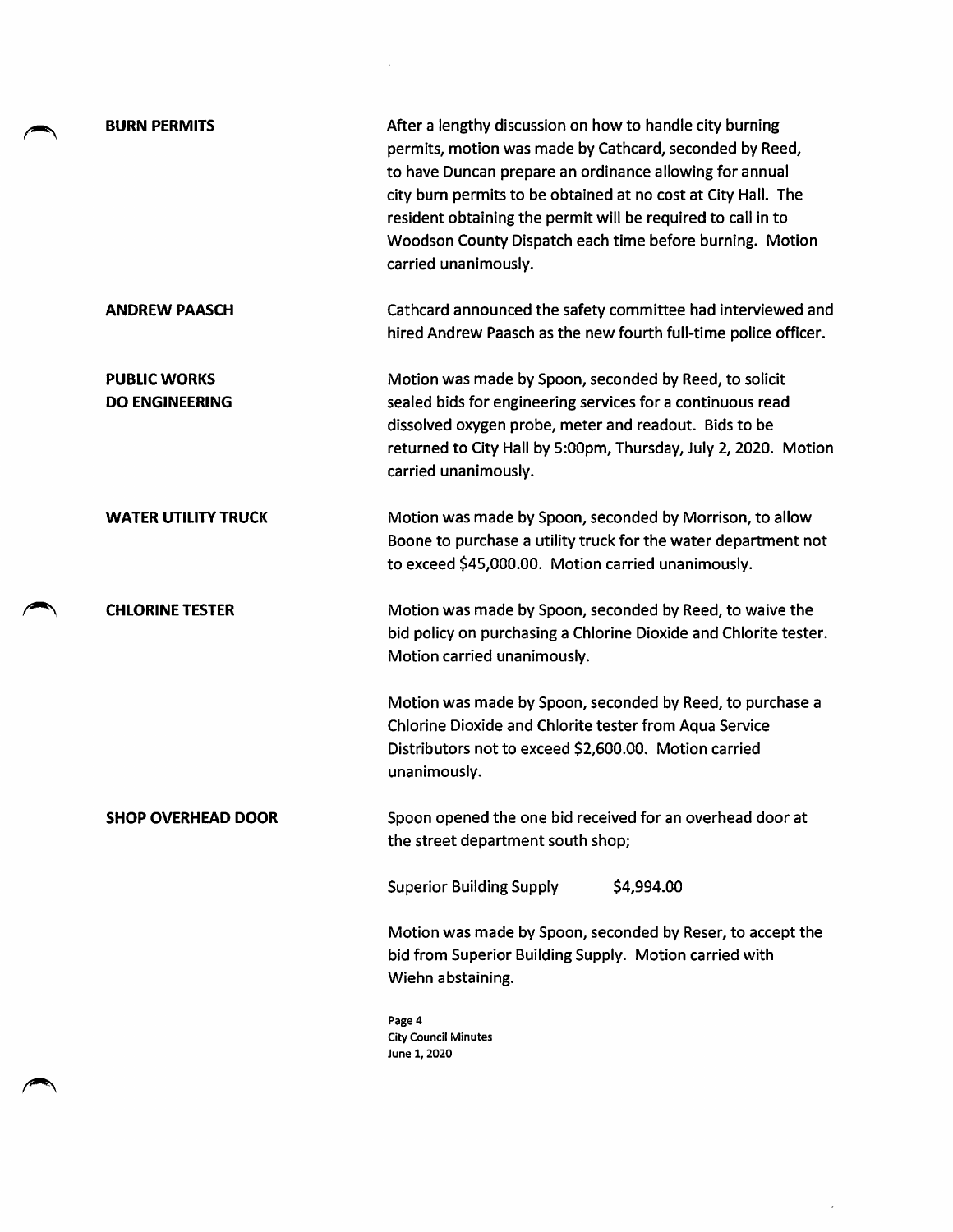| <b>PARKS &amp; PUBLIC LANDS</b><br><b>S OWL LAKE DAM REPAIRS</b> | Wiehn tabled discussion on South Owl Lake dam repairs until<br>the next meeting.                                                                                                                                                                                                                                 |
|------------------------------------------------------------------|------------------------------------------------------------------------------------------------------------------------------------------------------------------------------------------------------------------------------------------------------------------------------------------------------------------|
| <b>OPENING PARKS &amp; RR</b>                                    | Motion was made by Wiehn, seconded by Morrison, to open<br>Lincoln Park and South Owl Lake Playground to the public on<br>June 8. Motion carried unanimously. Signs will be posted<br>encouraging people to follow recommended guidelines for<br>COVID-19.                                                       |
|                                                                  | A discussion to open the restrooms at Delay Stadium and South<br>Owl Lake was tabled until the next meeting.                                                                                                                                                                                                     |
| <b>POOL CHANGE ORDERS</b>                                        | Discussion was held on different change order options<br>on the construction of the new pool.                                                                                                                                                                                                                    |
|                                                                  | Motion was made by Wiehn, seconded by Reser, to give the<br>president of the council the authority to sign the pool change<br>orders if the mayor is unavailable. Motion carried unanimously.                                                                                                                    |
|                                                                  | It was the consensus of the council to have the grant<br>administrator provide the required paperwork to submit to<br>the state requesting change orders for the pool.                                                                                                                                           |
| <b>POOL FINANCING</b>                                            | Motion was made by Wiehn, seconded by Spoon, to allow<br>Wiehn to secure the pool financing from GN Bank not to exceed<br>\$615,000 for the base bid pool construction and the possible<br>change orders of gutters instead of skimmers and the addition<br>of a family change room. Motion carried unanimously. |
| <b>CHANGE ORDER LIMIT</b>                                        | Motion was made by Spoon, seconded by Reser, to give the<br>parks and public lands committee the authority to approve<br>future change orders for the pool not to exceed \$3,000 each.<br>The committee to report change orders at the next scheduled<br>council meeting. Motion carried unanimously.            |
| <b>NOTICE TO PROCEED</b>                                         | Motion was made by Cathcard, seconded by Stewart, to allow<br>the president of the council to sign the Notice to Proceed for<br>the pool project. Motion carried unanimously.                                                                                                                                    |
|                                                                  | Page 5<br>City Council Minutes                                                                                                                                                                                                                                                                                   |

City Council Minutes June 1,2020